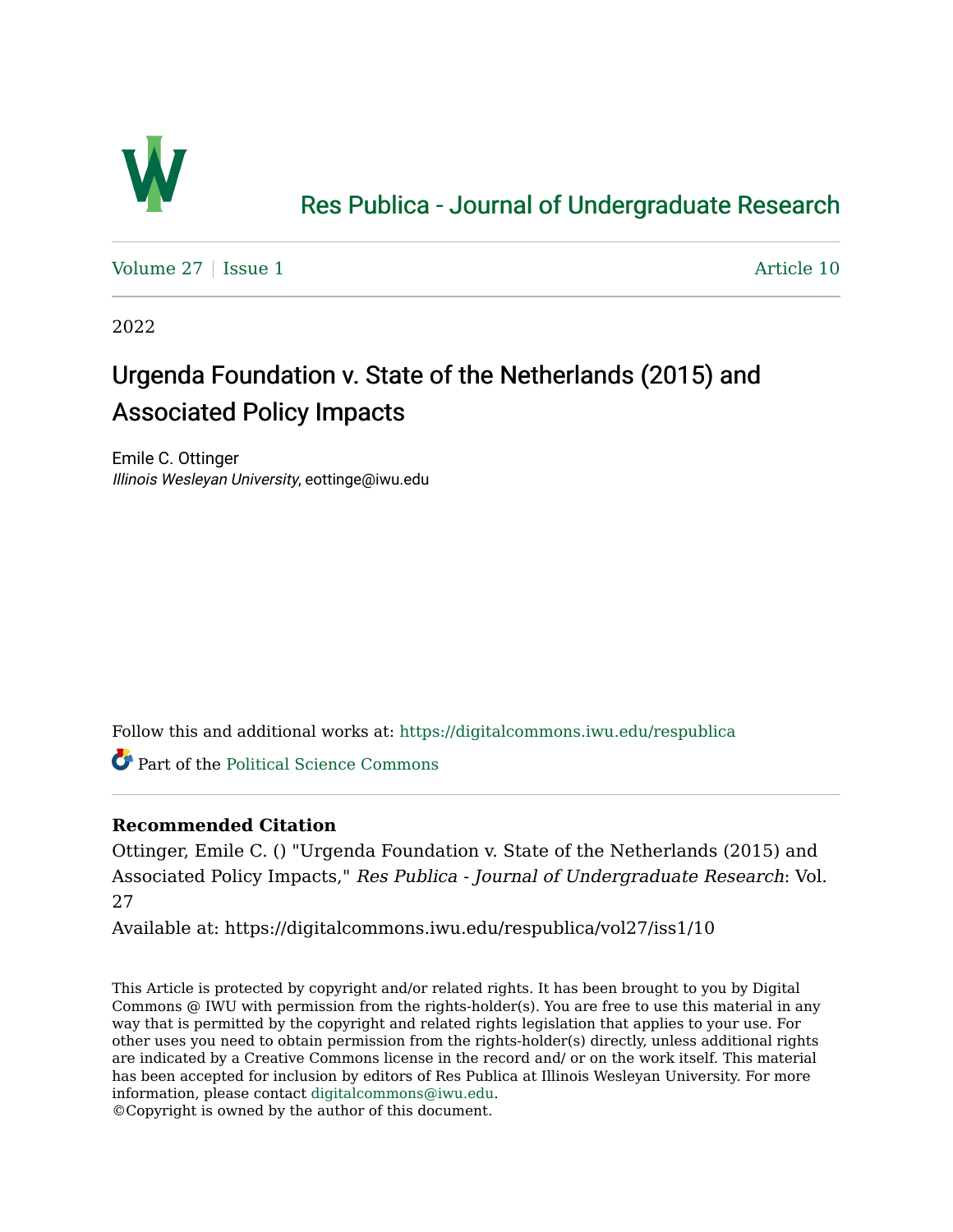### Urgenda Foundation v. State of the Netherlands (2015) and Associated Policy Impacts

#### Abstract

Climate change is a global issue that calls for global responses. It is also crucial to address regionally, according to each state's best ability, and respond to regionally-felt impacts. Often, this regional change must begin with individual and community action. The Urgenda Foundation v. State of the Netherlands case is a crucial example of how individual interests and community actions can create regional change and result in global change through concentrated effort. The Urgenda Foundation was created to promote national shifts toward sustainable societies. It facilitates the integration of individuals' sustainable interests into community action. As the first legal success against the national government within climate policy, the case is a prime example of what these community actions can fulfill for the good of these individuals, communities, and global actors threatened by the impacts of climate change. Additionally, the case highlights significant limitations of litigation's role in climate activism.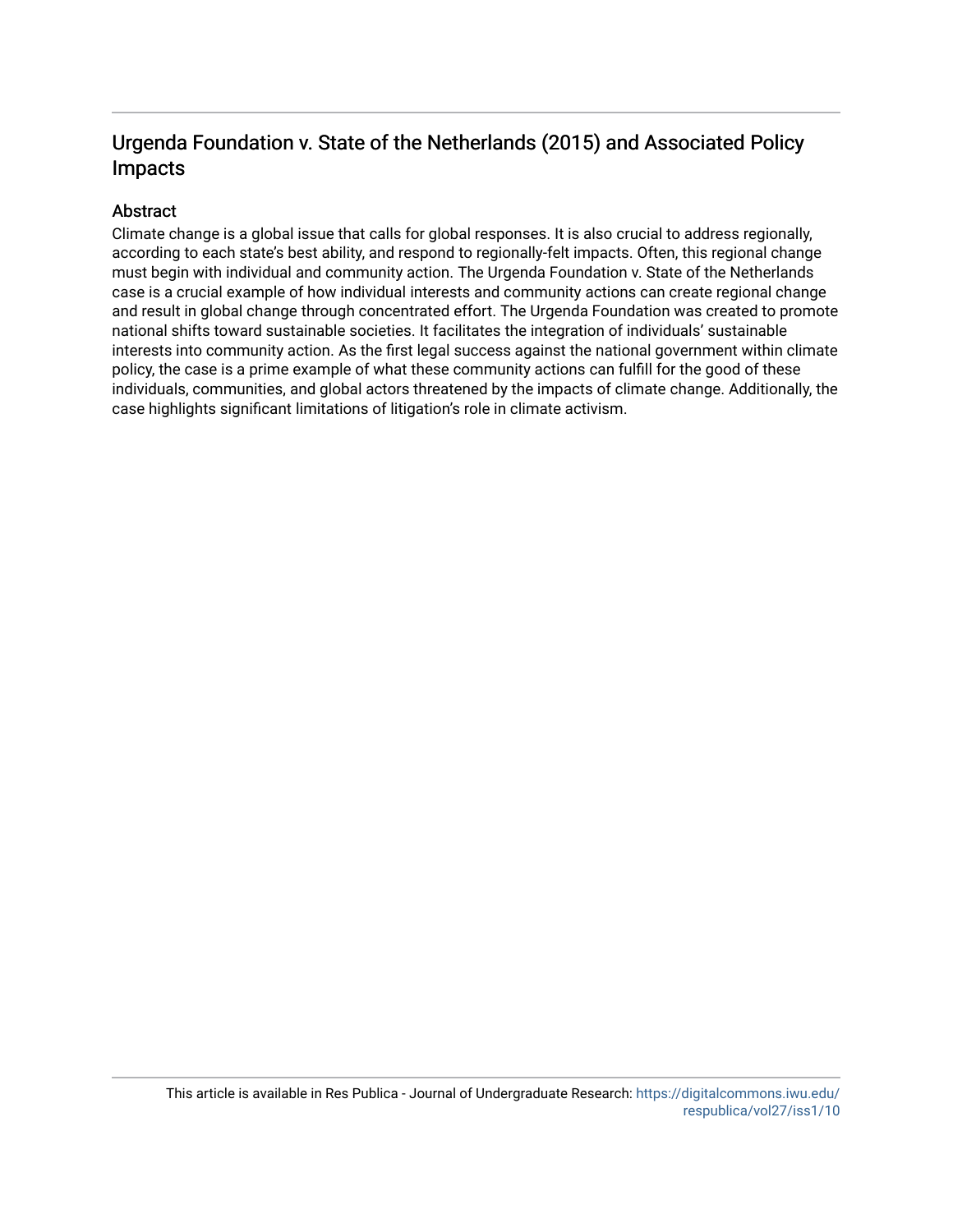# **Urgenda Foundation v. State of the Netherlands (2015) and Associated Policy Impacts**  Emile Ottinger

*Climate change* is a global issue that calls for global responses. It is also crucial to address regionally, according to each state's best ability, and respond to regionally-felt impacts. Often, this regional change must begin with individual and community action. The Urgenda Foundation v. State of the Netherlands case is a crucial example of how individual interests and community actions can create regional change and result in global change through concentrated effort.

The Urgenda Foundation was created to promote national shifts toward sustainable societies. It facilitates the integration of individuals' sustainable interests into community action. As the first legal success against the national government within climate policy, the case is a prime example of what these community actions can fulfill for the good of these individuals, communities, and global actors threatened by the impacts of climate change. Additionally, the case highlights significant limitations of litigation's role in climate activism.

#### **Foundation Overview**

The Urgenda Foundation is built around an understanding that climate change is a major modern issue. It is a nonprofit climate activist group based in the Netherlands, initially founded in 2007 to represent 886 Dutch citizens (Burkett & Fredericks, 2019). It was formed in response to a 2007 report by the Intergovernmental Panel on Climate Change (IPCC), which called for a 25- 40% reduction in emissions below 1990 levels to avoid disastrous impacts from climate change (Meguro, 2020). Urgenda promotes the development of a circular Dutch economy and society that will be self-reliant on 100% renewable energy by 2030 (Urgenda, 2015). They regularly release sustainability reports and cost-benefit analyses, hoping to aid this transition for the ensured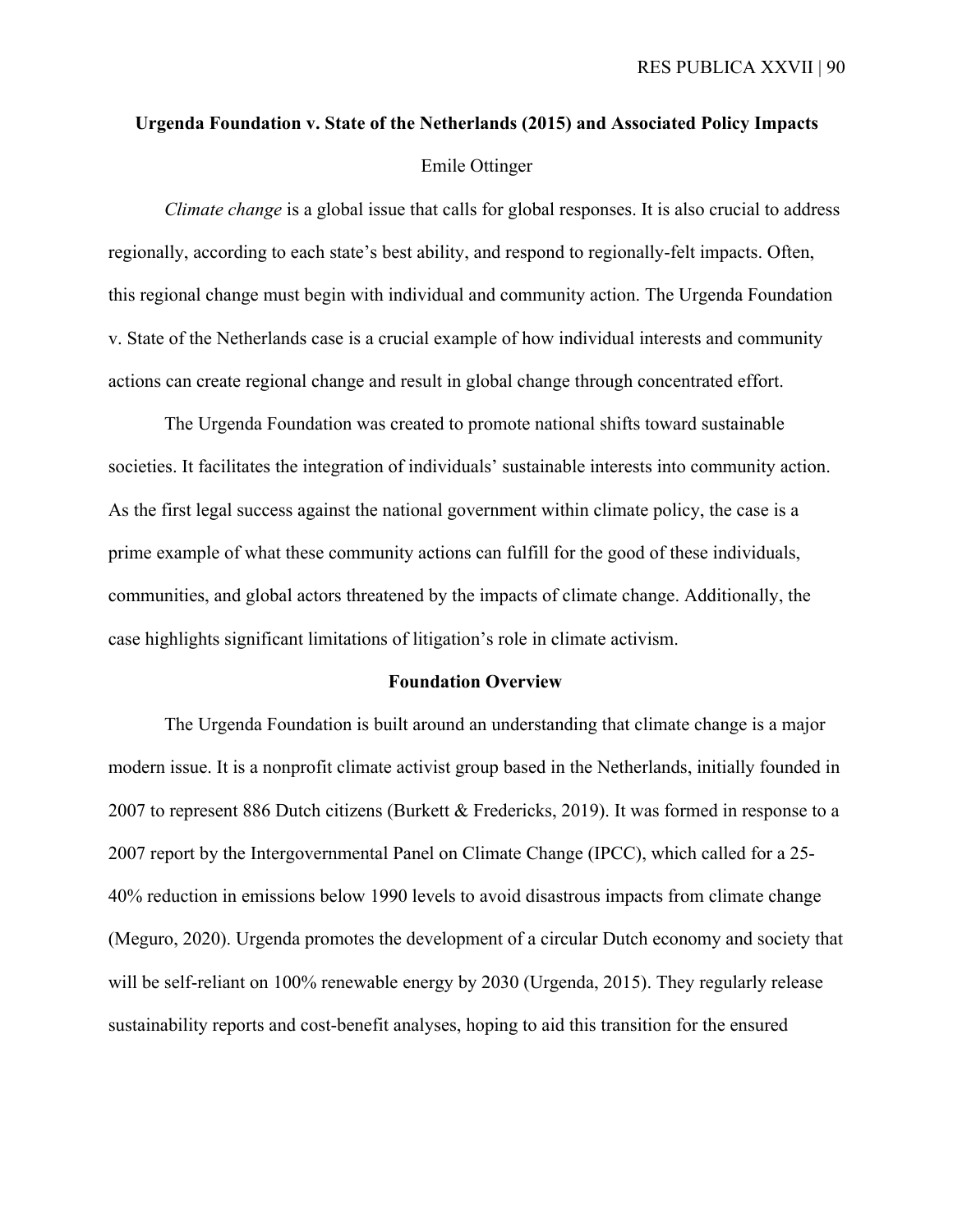stability of future generations (Urgenda, 2020). The public good is central to Urgenda's mission as a citizens' platform.

As of 2021, Urgenda Foundation v. State of the Netherlands is their most profound accomplishment. It is a landmark historical case brought against the Dutch Supreme Court on behalf of individual efforts.

#### **Case Overview**

Urgenda Foundation v. State of the Netherlands is a crucial example of citizen action influencing national government. Meguro identifies the case as one of the earliest successes in challenging climate change policy based on a human rights approach (2020). It represents the ability of citizens' platforms to raise their opinions to sway government policy. By legal understanding, Urgenda acted on its own as a collective nonprofit and on behalf of the individuals it represents (Verschuuren, 2019). When the Dutch government proclaimed in 2010 that they would only commit to reducing their greenhouse gas emissions by 14-17% compared to 1990 levels, there were direct grounds for conflict between Urgenda and the Netherlands' state (Neslen, 2015).

In September 2013, Urgenda sued the Dutch government. The case began with a hearing at the District Court in 2015, then progressed to the Court of Appeals in 2018. Finally, in 2019, the case was presented before the Dutch Supreme Court (Verschuuren, 2019). Urgenda accused the Dutch government of acting negligently towards its citizens because of their unambitious reduction goals. To make this claim, they cited Articles 2 and 8 of the European Convention on Human Rights (ECHR), Article 21 of the Dutch Constitution, and the Dutch civil code (ELAW, 2018).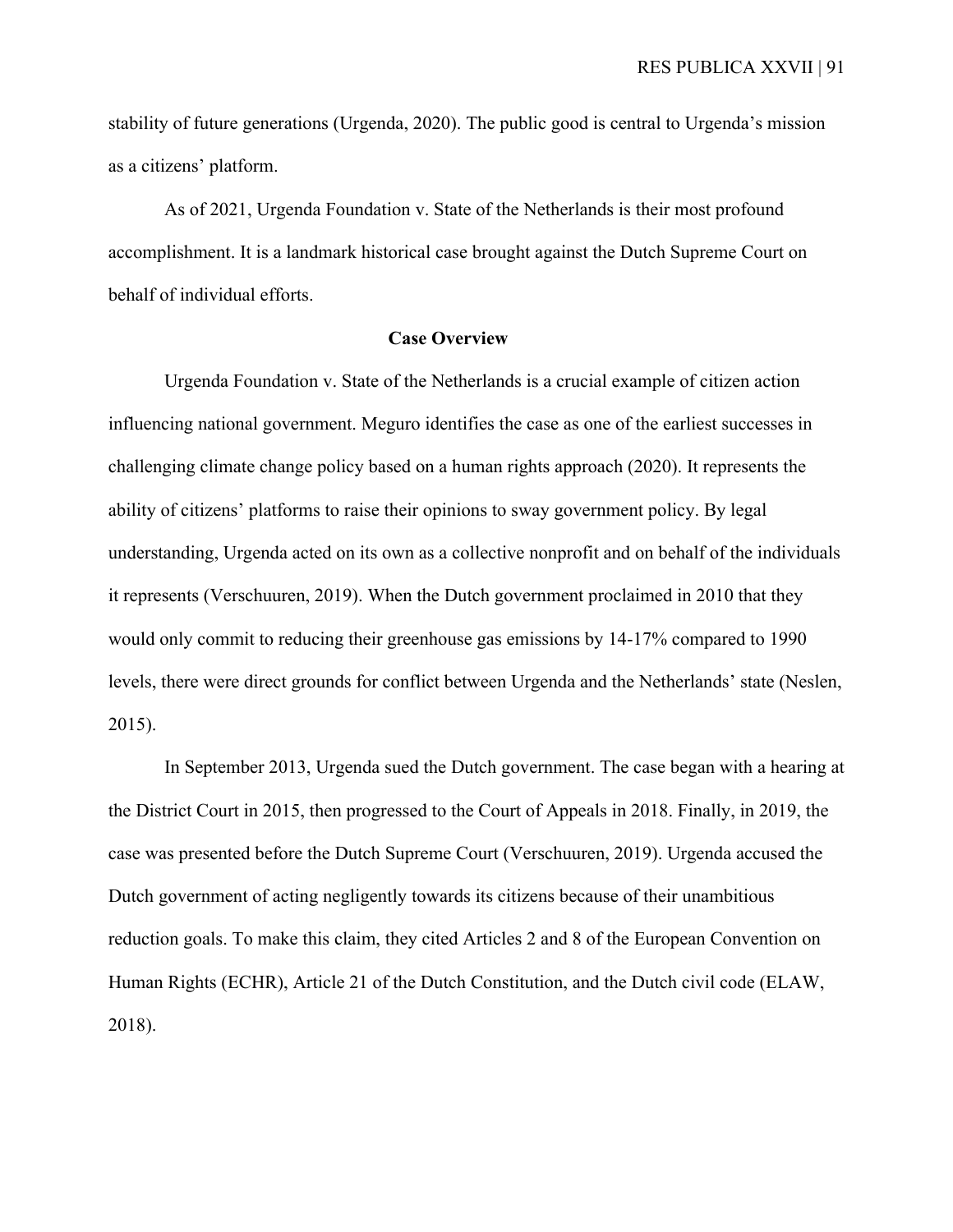The ECHR is an international convention dedicated to preserving human rights, and it was crucial for Urgenda's legal argument. Formed in 1950, the ECHR's ratification is a prerequisite for nations joining the Council of Europe as an agreement to their standards for human rights (Council of Europe, 2021). Specifically, the Urgenda Foundation used Articles 2 and 8 of the ECHR. Article 2 refers to the right of protection from climate-related harms. The Council of Europe asserts that Article 2 is among the most important within the ECHR (2021). Article 8, more extensively, means to protect the right to respect for one's private life, referring to family life and home (Verschuuren, 2019). Under Article 8, the Dutch government could not rightfully support activities that contribute to the imminent threat of climate change, as it posed potential harm to these actors and so violated citizens' rights.

Article 21 of the Dutch constitution aided this argument. It reads, "It shall be the concern of the authorities to keep the country habitable and to protect and improve the environment" (Constitute Project, 2008). As the associated risks of climate change pose potential harm to the natural environment, the Dutch government's apathy violates this vow as well.

Enabling practical applications of Dutch law, Article 6:162 of the Dutch Civil Code grants legal legitimacy to the case. It ensures that those who suffer damages or harm are in their right to demand compensation or press charges (WILMap, 2018). By this Article, the Dutch government failed its duty of care for Dutch citizens by failing to prevent damages and harms of climate change, furthering the argument that the government needs proactive climate policy at the national level.

Due to an existing precedent in Dutch legal history where widely accepted scientific knowledge is credible ground for lawmaking, the IPCC's 2014 report provided a strong foundation for the case's progression (Verschuuren, 2019). Similarly, the precedent of the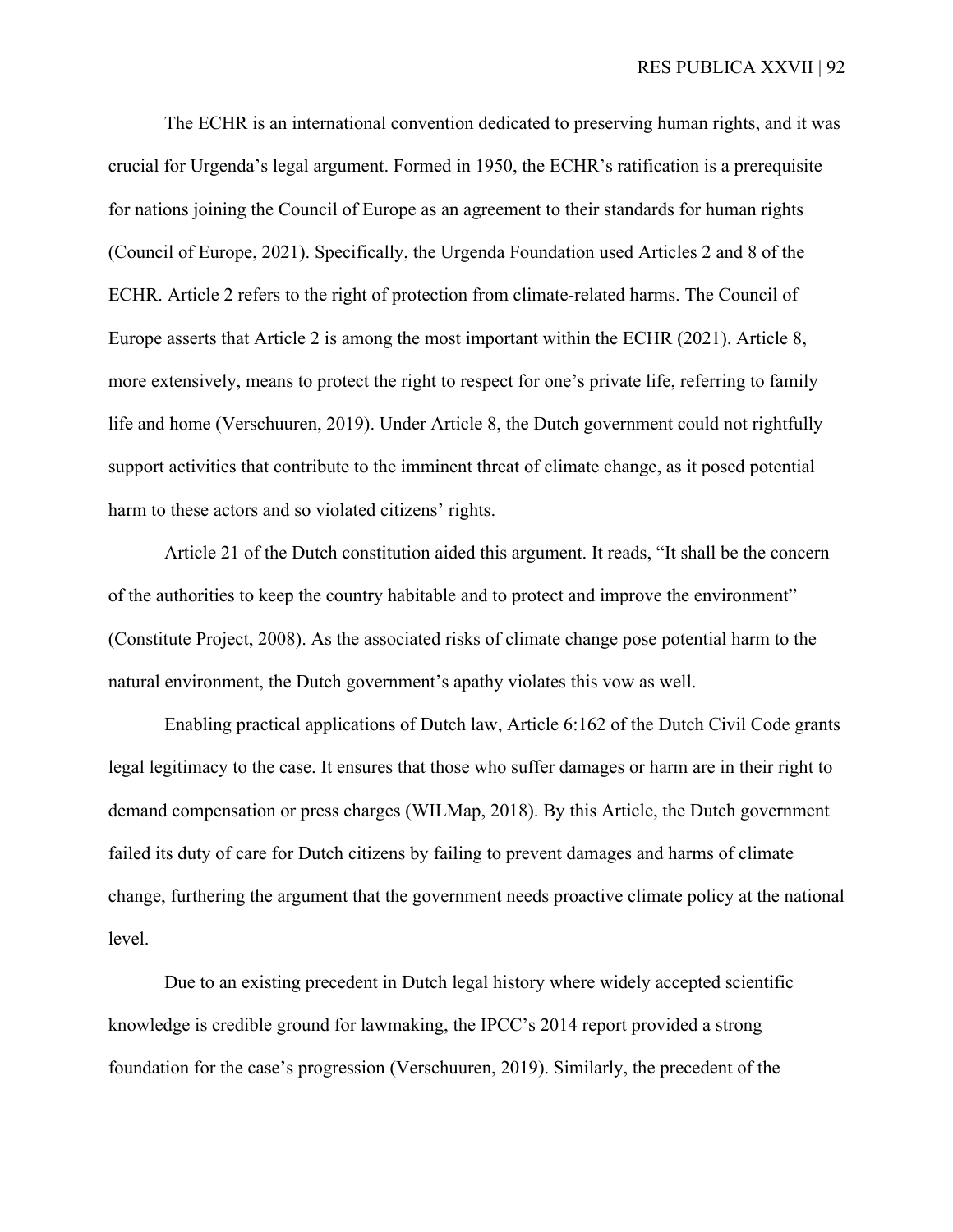precautionary principle ensured that, in large part, the uncertainty of climate change's associated risks was precisely why the government should take a proactive stance to reduce emissions (Verschuuren, 2019).

Even though climate change is a collective issue, the Urgenda Foundation maintained its belief that the Netherlands (as a developed country) holds individual responsibility to mitigate its emissions (Meguro, 2020). In 2019, the Dutch Supreme Court ruled in favor of Urgenda. The Supreme Court ruled that Articles 2 and 8 of the ECHR obligate the Netherlands to do its part to prevent associated climate harm (Meguro, 2020). This was the first instance of citizens successfully suing a national government to legally obligate them to address climate change (Urgenda, 2020).

#### **Impacts**

Urgenda Foundation v. State of the Netherlands secured a handful of positive impacts on climate policy, both regional and global. The Supreme Court's ruling saddled the Dutch government with an obligation to reduce their greenhouse gas emissions by 25%, relative to their 1990 levels, by the end of 2020 (Meguro, 2020). The Dutch government now aims to fulfill a 49% reduction of CO2 emissions by 2030. Their tactics include implementing driving and carbon taxes and incentivizing private and corporate uses of clean energy to promote a transition from gas reliance to electric reliance. Additionally, they plan to ban coal power plants by 2030 (Meijer, 2019). The case was lauded as the first of its kind and inspired invested climate activists worldwide with the possibility of suing governments to enable climate justice.

However, the court's ruling only obligated the Dutch government to reduce national emissions according to the minimum levels recommended by the 2014 IPCC report. Even this lowest standard has not been met in practice: by 2020, the Netherlands only achieved a 21%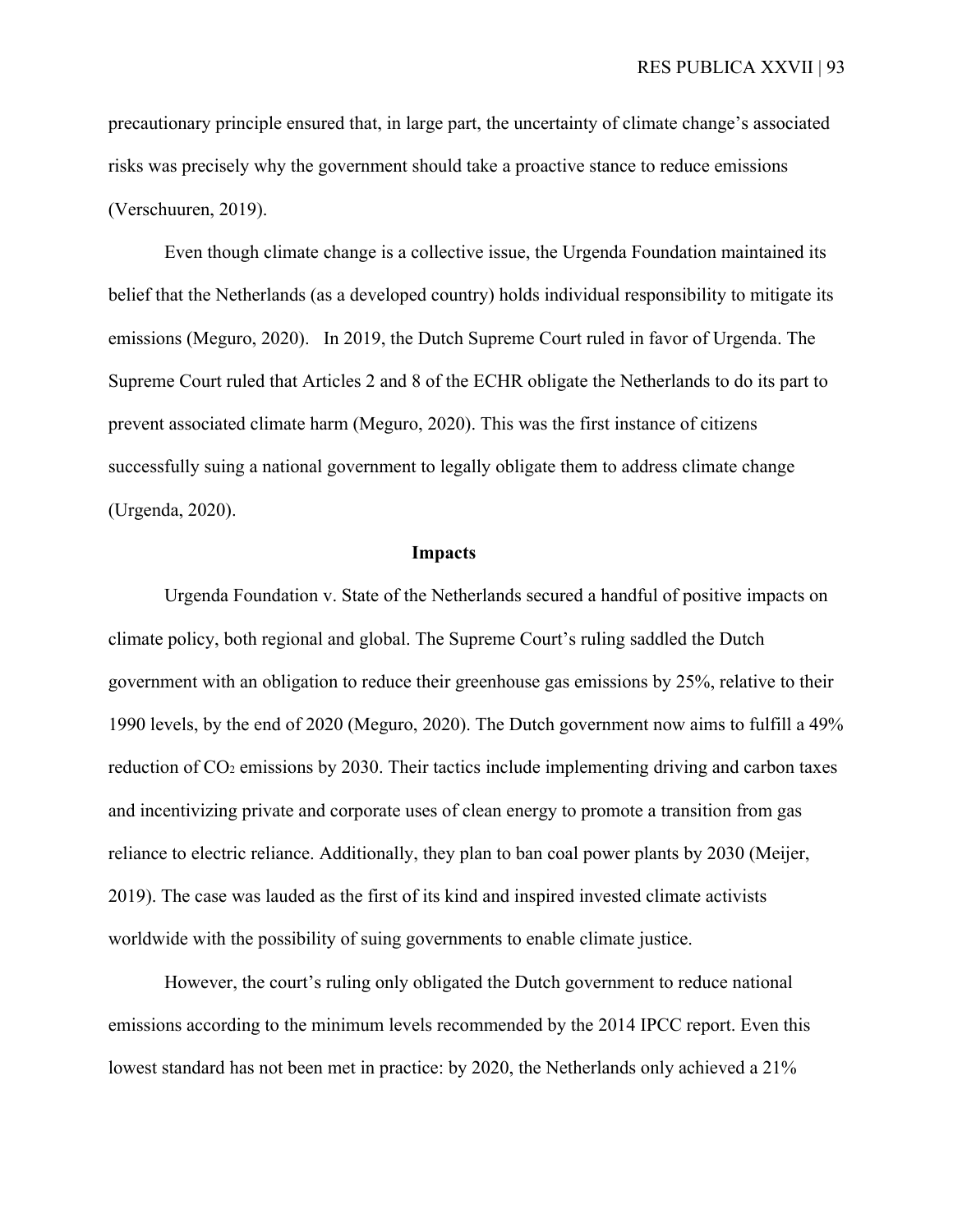reduction in remissions (Meguro, 2020). Additionally, the Netherlands only emits approximately .46% of the world's greenhouse gases (Worldometers, 2021). The US, the EU, China, and India combined account for more than 60% of greenhouse gas emissions (Meguro, 2020). Emissions reductions in the Netherlands have a relatively low impact on the atmosphere on a global scale.

#### **Conclusion**

The Urgenda Foundation v. State of the Netherlands case proved the ability of steady community efforts to make a change, though the immediate impacts of the case are currently short of what was assured. It should be lauded as the first case of its kind and as an ambitious, effort for individuals and their organized community. It illustrates both opportunities and limitations associated with climate change litigation, which are crucial to examine now that the pathway of suing national governments is achievable, even if complex and time-consuming.

As a collective action problem, climate change often fails to receive the adequate time, resources, and focus directed to its mitigation, compared to other national interests deemed of higher priority. In response, individuals must represent their interests when their governments fail to, and participate among like-minded communities to assure change. Community action is an excellent foothold upon which individuals can grasp. However, unless further action is taken, it remains only that single foothold in the daunting climb of confronting climate change.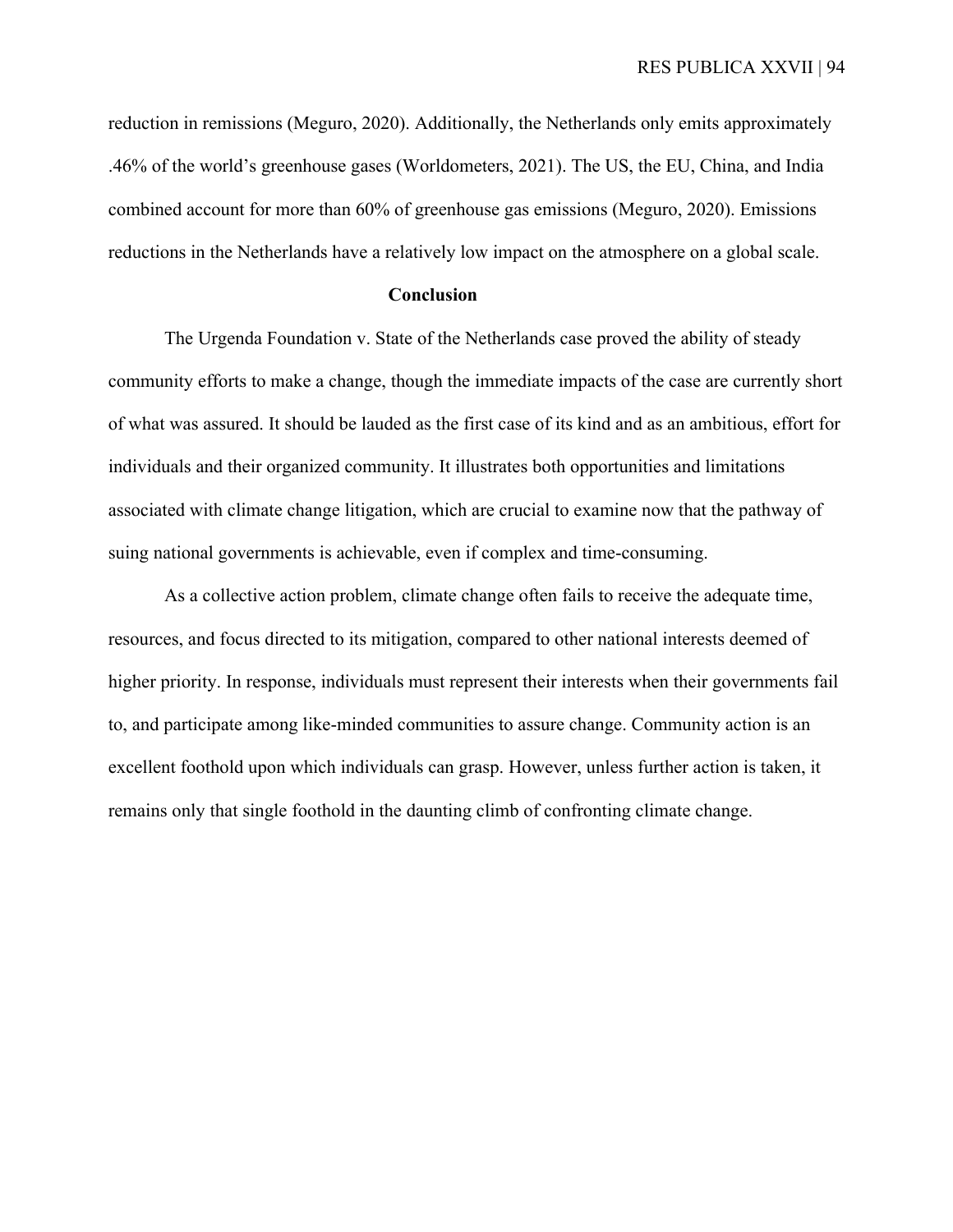#### **References**

- (2021). A Convention to protect your rights and liberties. *Council of Europe*. https://www.coe.int/en/web/human-rights-convention.
- (2018). Article 6:162 Dutch Civil Code. *World Intermediary Liability Map*. https://wilmap.stanford.edu/entries/article-6162-dutch-civil-code.
- Burkett, M., & Fredericks, C. F. (2019). State of the Netherlands v. Urgenda Foundation. *Harvard Law Review*.

https://harvardlawreview.org/2019/05/state-of-the-netherlands-v-urgenda-foundation/.

- (2020). Home Engels. *Urgenda*. https://www.urgenda.nl/en/home-en/.
- Meijer, B. (2019). Dutch to close Amsterdam coal-fired power plant four years early RTL. *Reuters*. https://www.reuters.com/article/us-netherlands-energy/dutch-to-close-amsterda m-coal-fired-power-plant-four-years-early-rtl-idUSKCN1QO1JE.
- Meguro, M. (2020). State of the Netherlands V. Urgenda Foundation. *The American Journal of International Law*.

https://i-share-

iwu.primo.exlibrisgroup.com/permalink/01CARLI\_IWU/7r3enc/cdi\_rmit\_agispt\_https\_da ta informit org doi 10 3316 agispt 20201023038652.

- Neslen, A. (2015). Dutch government ordered to cut carbon emissions in landmark ruling. *The Guardian*. https://www.theguardian.com/environment/2015/jun/24/dutch-government-ord ered-cut-carbon-emissions-landmark-ruling.
- (2021). Netherlands CO2 Emissions. *Worldometer*. https://www.worldometers.info/co2-emissions/netherlands-co2-emissions/.
- (2008). Netherlands's Constitution of 1814 with Amendments through 2008. *Constitute Project*. https://www.constituteproject.org/.
- (2015). Report 2030. *Urgenda*. https://www.urgenda.nl/en/visie/report-2030/.
- (2018). Urgenda Foundation V. the state of the Netherlands. *ELAW*. https://elaw.org/nl.urgenda.15.
- Verschuuren, J. (2019). The State of the Netherlands v Urgenda Foundation: The Hague Court of Appeal Upholds Judgment Requiring the Netherlands to Further Reduce Its Greenhouse Gas Emissions. *Review of European, Comparative & International Environmental Law*  https://i-share-